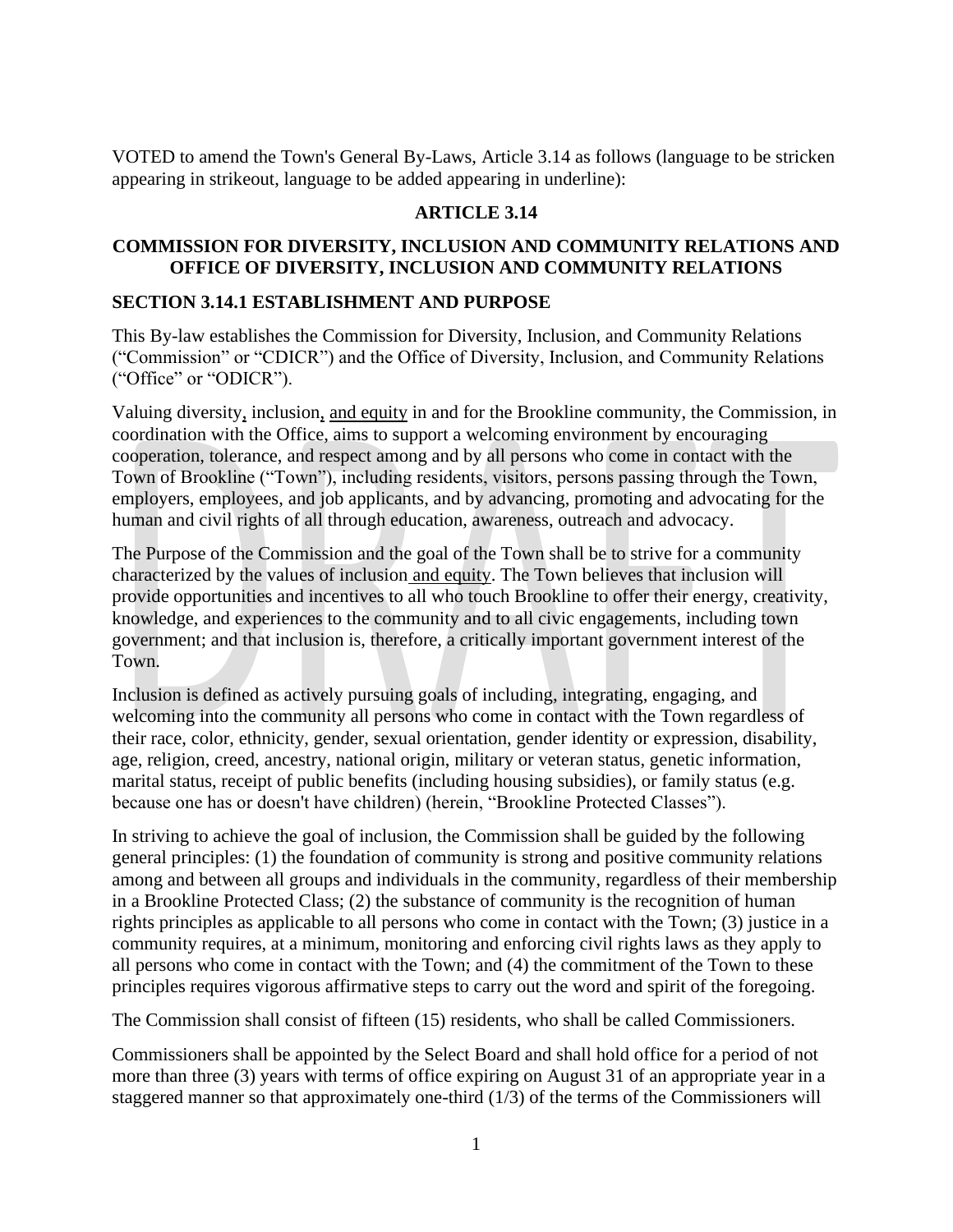expire each year. A Commissioner whose term is expiring is expected to submit their renewal application to the Select Board not later than August 1 of the expiration year. The term of a Commissioner who does not submit a renewal application in a timely manner shall expire on August 31 of that year. The term of a Commissioner who submits a timely renewal application shall then be extended until notified by the Town Administrator that the renewal application has been acted upon. If the application is denied, the term of that Commissioner shall expire five (5) days after the date of the denial letter. If the application is approved, the term shall expire on August 31 of the year specified in the approval letter.

The Select Board may appoint additional non-voting associate members (in accordance with Section 3.1.5) as it determines to be necessary, which may include youth, i.e., persons under the age of 18, or persons who do not reside in Brookline but have a substantial connection to Brookline or to the Brookline Public Schools. The Select Board shall select one of its members to serve ex officio as a nonvoting member of the Commission. A quorum of the Commission shall consist of a majority of the serving members on the Commission, with a minimum of six.

The Select Board shall seek a diverse and inclusive group of candidates for the Commission, which may include youth. Candidates for Commissioner shall be qualified for such appointment by virtue of demonstrated relevant and significant knowledge, life experience, or training. The composition of the Commission shall include persons with the types of such knowledge, experience, or training necessary to enable the Commission to perform the duties assigned to it by this By-law. All Commissioners shall serve without compensation.

In the event of discontinuance of the service of a Commissioner due to death or resignation, such Commissioner's successor shall be appointed to serve the unexpired period of the term of said Commissioner. The Commission may recommend to the Select Board candidates to fill such vacancies.

## **SECTION 3.14.2 APPOINTMENT, ROLES AND RESPONSIBILITIES OF THE DIRECTOR AND CHIEF DIVERSITY OFFICER**

There shall be an Office of Diversity, Inclusion and Community Relations ("Office"), which shall be a unit of the Select Board's Office, and led by a professional in the field of civil rights human relations or similar relevant field of knowledge, who shall be known as the Director of the Office of Diversity, Inclusion and Community Relations ("Director"), and that person shall also serve as the Chief Diversity Officer ("CDO") for the Town. In the event of a vacancy in the position of Director, the Town Administrator, after consultation with the Commission, shall recommend to the Select Board a replacement with appropriate qualifications.

The Director shall offer professional and administrative support to the Commission in the administration of its functions and policies under this By-law or any other By-law giving the Commission responsibilities. If needed, the Director shall ask for additional assistance to carry out the Director's duties. The Office shall be physically situated in whatever department the Town Administrator determines would most easily provide the Director any such assistance.

The Director shall be a Department Head/Senior Administrator and shall report to the Town Administrator. The Director/CDO may bring a matter directly to the attention of the Select Board in the event that person believes, in their professional judgment, that a particular situation so warrants. The CDO works with the Human Resources Office to promote diversity and inclusion.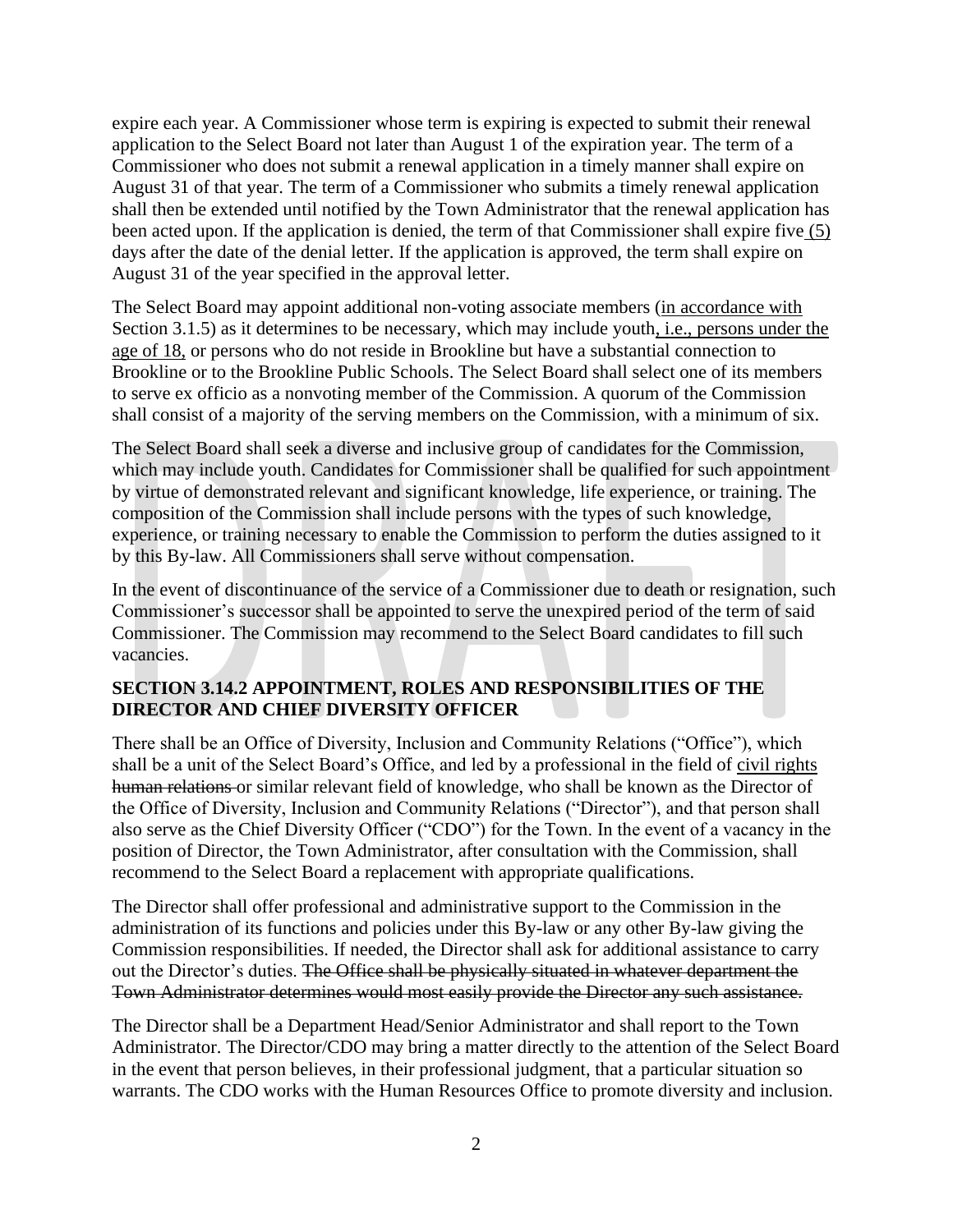The CDO shall serve in the role of ombudsperson to provide information and guidance and manage the complaint process as described in Section 3.14.3 (B). dispute resolution services to all persons who come in contact with the Town who feel that they have been discriminated against or treated unfairly due to their membership in a Brookline Protected Class, or in relation to Fair Housing or Contracting issues, interactions with businesses or institutions in the Town, or interactions with the Town and/or employees of the Town.

The CDO shall be responsible, with the advice and counsel of the Commission, the Human Resources Director, and the Human Resources Board, for the preparation and submission to the Select Board of a recommended diversity and inclusion policy for the Town, including equal employment opportunity and affirmative action, and recommended implementation procedures. The diversity and inclusion policy shall address hiring, retention and promotion, and steps to ensure a work environment that is friendly to diversity and inclusion. The policy shall also describe ways in which to increase diversity and inclusion at public and private institutions.

The CDO and the Commission at all stages of proceedings under this By-Law, whether before or after the filing of any complaint, shall respect the rights to privacy and confidentiality of all individuals and hold all matters in confidence to the fullest extent required allowed by law. The CDO may attempt to mediate disputes/complaints and/or to refer such complainants to the Massachusetts Commission Against Discrimination, the Equal Employment Opportunity Commission, the Office of Town Counsel, or such other body as the CDO deems appropriate. The Director/CDO shall report on these incidents to the Commission in terms of issues and trends but shall show full respect for the rights to privacy and confidentiality of the individuals involved to the fullest extent required by law. In the event that a person who comes in contact with the Town, except for employees of the Town, chooses to bring a complaint to the Commission after seeking the services of the CDO in said officer's role as an ombudsperson, the Director/CDO may discuss the case in general terms with the Commission (see Section  $3.14.3(A)(v)$ . The CDO shall also serve as an ombudsperson to shall provide information and guidance to all persons, including employees of the Town, who come in contact with the Town if they feel they have been discriminated against or treated unfairly on the basis of membership in a Brookline Protected Class. The CDO may attempt to mediate such disputes or refer suchemployees persons to the Human Resources Office, the Massachusetts Commission Against Discrimination, the Equal Employment Opportunity Commission, the Office of Town Counsel, the Police Department's Civilian Complaint Procedure, their union representative, and/or such other body that the CDO deems appropriate. The Director/CDO shall hold all such Town employee matters in confidence and shall respect the privacy rights of any such individuals but may discuss with the Commission, only in general terms, and in specific terms only with the consent of all parties, the problems or issues that such individual cases present, provided, however, that doing so does not violate any person's rights to privacy.

## **SECTION 3.14.3 POWERS AND DUTIES OF THE COMMISSION**

(A) To implement the Mission of the Commission and the Office, the Commission, with the assistance of the Director and the Director's staff, shall have the following responsibilities:

(i) Strive to eliminate discriminatory barriers to jobs, education, and housing opportunities within the Town and work to increase the capacity of public and private institutions to respond to discrimination against individuals in the Town based on their membership in a Brookline Protected Class;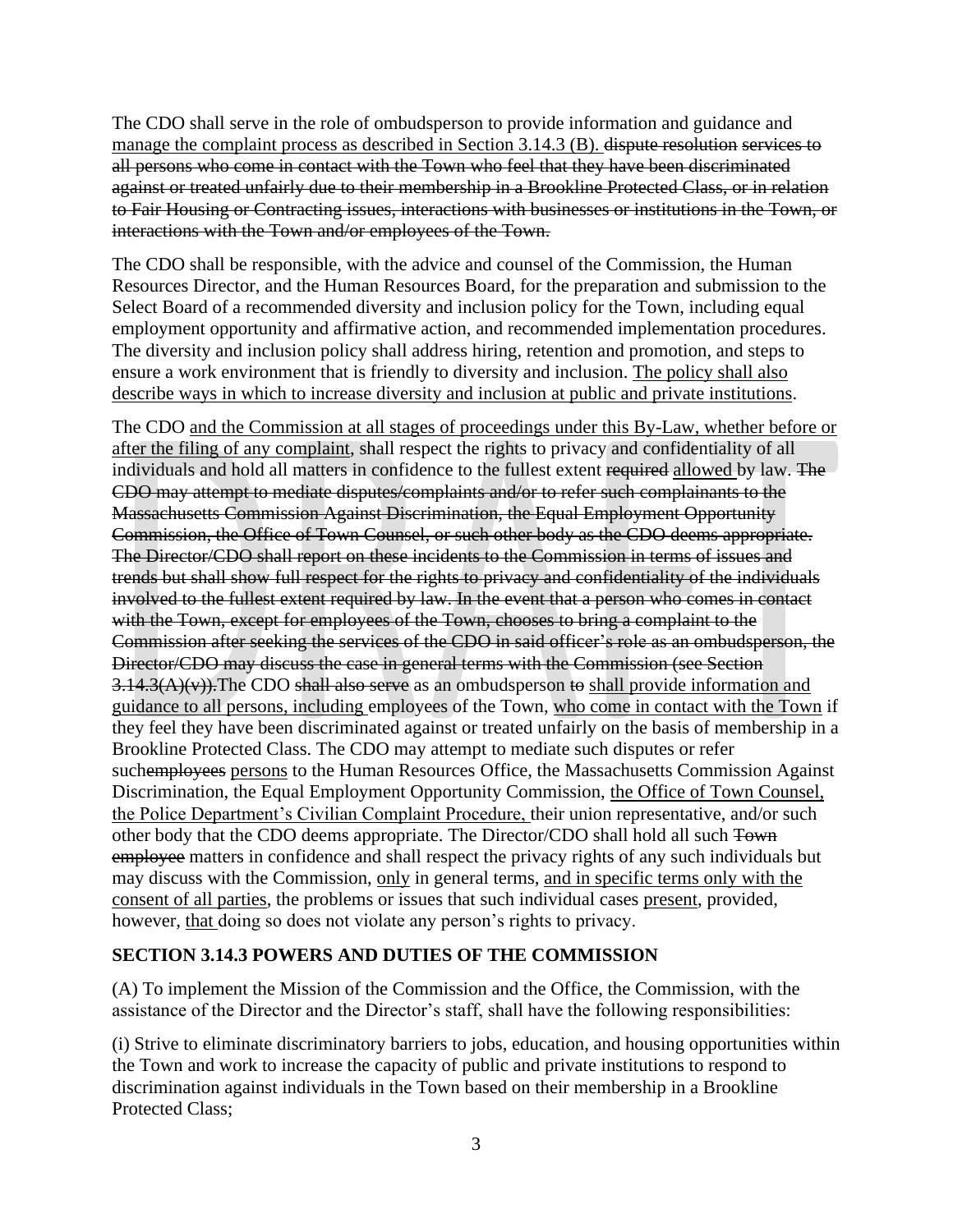(ii) Enhance communications across and among the community to promote awareness, understanding and the value of cultural differences, and create common ground for efforts toward public order and social justice;

(iii) Work with the Select Board, the Town's Human Resources Office, the School Committee, and other Town departments, commissions, boards, and committees to develop commitments and meaningful steps to increase diversity and inclusion, and awareness of and sensitivity to civil and human rights in all departments and agencies of Town government;

(iv) Provide advice and counsel to the CDO on the preparation of a diversity and inclusion policy for recommendation to the Select Board, including equal employment opportunity and affirmative action procedures, or amendments or revisions thereto, and make recommendations suggestions through the CDO to the Human Resources Director, the Human Resources Board, and the School Committee on the implementation of the diversity and inclusion policy;

#### (v) Receive complaints of discrimination against individuals based on their membership in a Brookline Protected Class as described in 3.14.3 (B);

(vi) Receive Complaints Against the Town, directly or through the CDO, against the Town, its employees, agencies, or officials concerning allegations of discrimination or bias from all persons who come in contact with the Town, except Town employees (see Section 3.14.2), and after notifying the Town Administrator, the Commission shall (1) investigate the complaint by interviewing the complainant and any witnesses, (2) prepare written findings, and (3) recommend appropriate action to the Select Board, Library Trustees or Moderator as appropriate within 90 days of receipt of the complaint. The Commission/CDO, may in addition provide the complainant with information on complainant's options to bring proceedings at the Massachusetts Commission Against Discrimination or other appropriate federal, state, or local agencies. This By-law does not preclude any complainant from alternatively or additionally using other complaint procedures, such as the Police Department's Civilian Complaint Procedure or the Human Resources Office's procedures;

(vii) Receive Complaints Against the Public Schools of Brookline, directly or through the CDO, against the Public Schools of Brookline, its employees, agencies, or officials concerning allegations of discrimination or bias from all persons who come in contact with the Schools, except school employees, and, after notifying the Superintendent of Schools, the Assistant Superintendent for Human Resources, and/or the School Committee of the complaint, the Commission shall (1) investigate the complaint by interviewing the complainant and any witnesses, (2) prepare written findings, and (3) recommend appropriate action to the Superintendent and/or School Committee as appropriate within 90 days of receipt of the complaint. The Commission/CDO, may in addition provide the complainant with information on complainant's options regarding dispute resolution and the boards, agencies, or courts to which the complainant may file a complaint. The Public Schools of Brookline are encouraged to engage the expertise and/or resources of the CDO/Commission when pursuing resolution of any such complaints and/or when revising policies and procedures relative to diversity and inclusion.

(viii) Receive Other Complaints from any person who comes in contact with the Town, concerning allegations of discrimination or bias against a member of a Brookline Protected Class. After receiving such a complaint, the Commission shall (1) investigate the complaint by interviewing the complainant and any witnesses, (2) prepare written findings, and (3)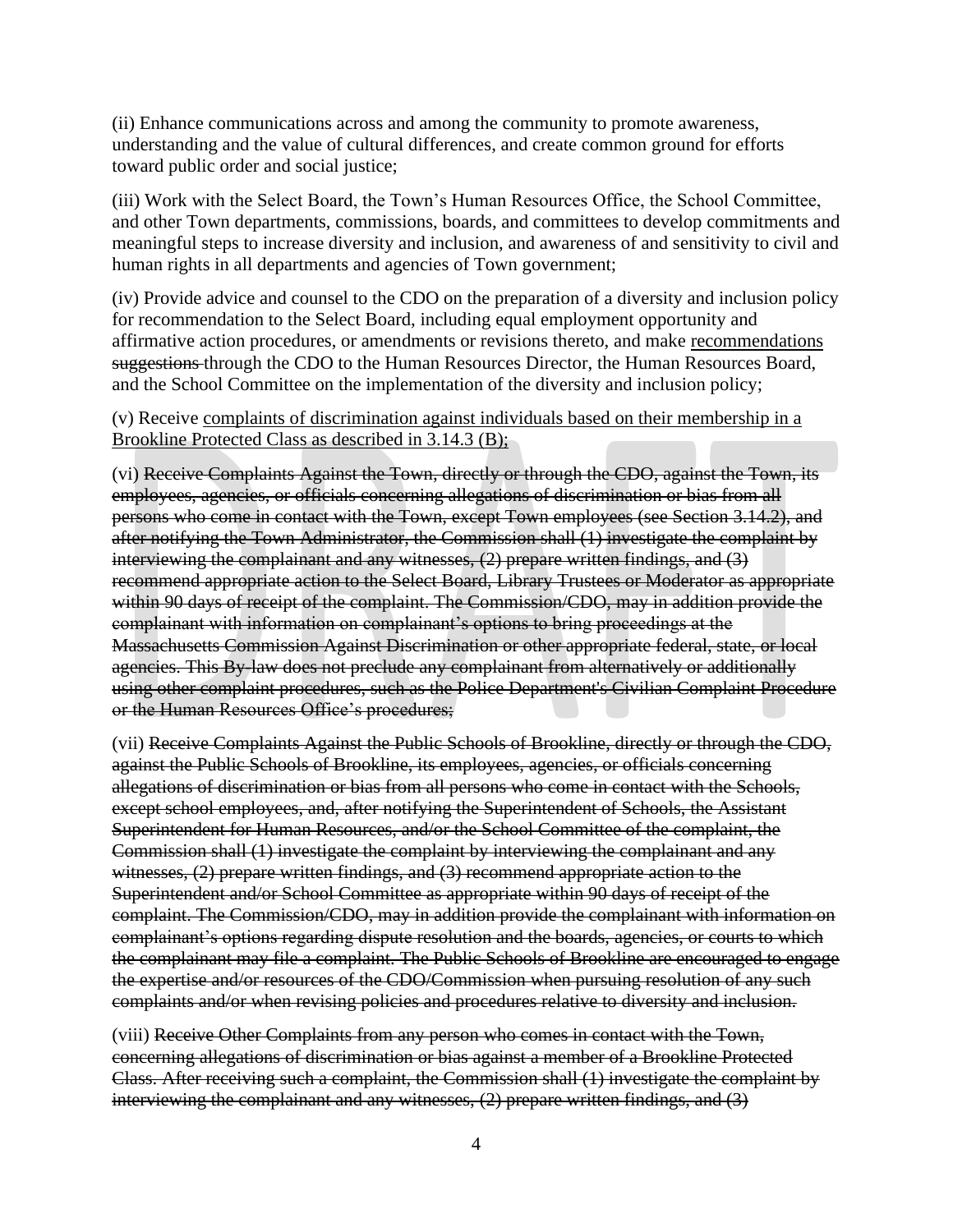recommend appropriate action to the Select Board within 90 days of receipt of the complaint. The Commission/CDO may in addition provide the complainant with information on complainant's options to bring proceedings at the Massachusetts Commission Against Discrimination or other appropriate federal, state, or local agencies.

(ix) The Commission shall develop, to the extent permissible by law, a log for the complaints referred to in subsections  $(v)$ ,  $(vi)$  above, provided that such publication contains public record information only and does not violate anyone's right to privacy, and the Commission shall compile and maintain statistical records regarding the nature of complaints, types of incidents, number and types of complaints, and other pertinent information, without identifying specific individuals, and include such information in the annual report filed with the Board pursuant to Section 3.14.6 of this By-law.

(x) Develop official forms for the filing of complaints under paragraphs (v) and (vi) above and also procedures for the receipt of such complaints and follow-up by the Commission to the extent not inconsistent with the procedures set forth in paragraphs (v) and (vi);

(xivi) Carry out the responsibilities and duties given to the Commission by rules or regulations, if any, promulgated under Section 3.14.4 of this By-law in relation to its Fair Housing responsibilities, as authorized by law, under Bylaw 5.5;

(xii) With respect to any complaints or patterns of complaints involving the civil or human rights of any persons who come in contact with the Town, work with the CDO, in such officer's role as ombudsperson, to facilitate changes that will reduce and eliminate violations of rights;

(xiiivii) Institute and assist in the development of educational programs to further community relations and understanding among all persons in the Town, including Town employees;

(xivviii) Serve as an advocate for youth on issues arising in the schools and the community, concerning diversity, and inclusion, and equity, and encourage public and private agencies to respond to those youth needs.

(B) To carry out its responsibilities, the Commission shall utilize a Complaint Committee (CC) charged with investigating and receiving complaints, directly or through the Chief Diversity Officer (CDO). Complaints involving allegations of discrimination may be made by a person claiming to be aggrieved, by a duly authorized representative of such person, or by an organization whose members include those persons claiming to be aggrieved, against the Town, its employees, agencies, or officials or against another adult person or organization concerning incidents of discrimination occurring in Brookline. A duly authorized third party, such as an attorney, may also file a complaint on such person or organization's behalf. These complaints may involve, but are not limited to, incidents regarding employment, public accommodations, housing, policing, education, and provision of services, health care, or credit that are illegal under federal or State law. Furthermore, this Bylaw shall be applicable to students, faculty and staff of the School Department to the extent permitted by State and federal law (including, but not limited to, Title IX).

(i) The CC shall work with the CDO to provide reasonable accommodations and translators if needed for individuals with limited English proficiency, disability or other communication or access issues.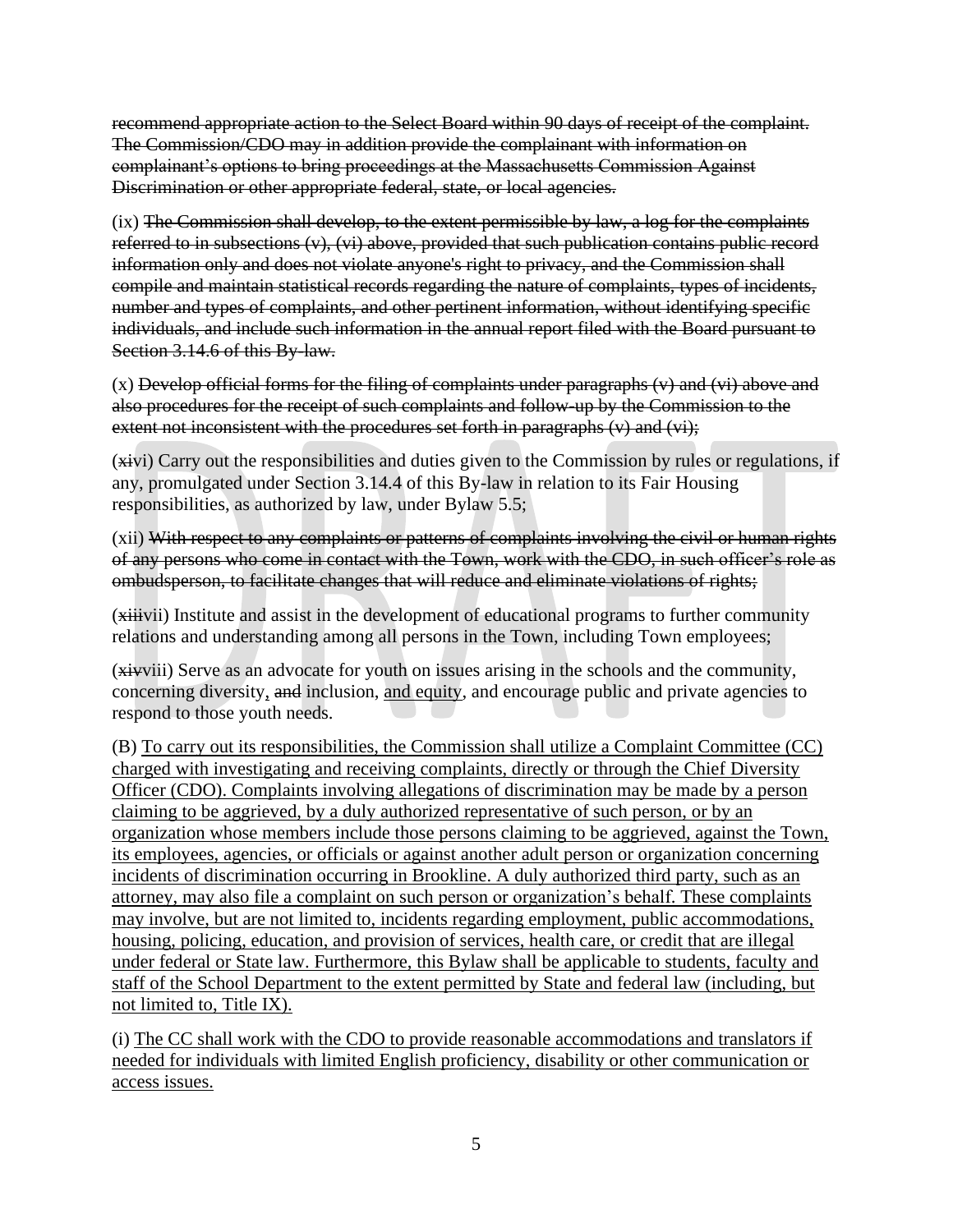(ii) The CC shall consist of not more than 5 persons chosen by the Select Board for one-year renewable terms. The CC shall include attorneys with applicable civil rights experience or other individuals with applicable legal civil rights experience ("civil rights professionals") as well as members of historically marginalized communities, i.e., individuals in groups historically excluded due to their membership in a protected class. Members of the CC must be residents of Brookline and at least one shall be a member of the Commission. The CC shall choose its Chair for one-year renewable terms. The CDO and its staff shall be the staff for the CC. Members of the CC will receive training approved by the Office of Town Counsel.

(iii) The CC shall create a complaint form which must be signed and verified by the complainant, under pains and penalties of perjury, that the allegations therein are true to the best of the complaint's knowledge, but the CC may receive initial complaints in any written form or orally. The CC shall take steps to publicize its procedures. Complaints may be received by any member of the Commission, the CC, the CDO, or the staff member within the ODICR, but shall be delivered to the CDO for logging in and review pursuant to Section 3.14.3(B)(iv). If an initial oral or other complaint is received in a form other than the CC complaint form, the complainant may edit the CC form and additional materials prepared by the person(s) receiving the complaint, but shall be required to sign and verify the written CC complaint form as provided above. During the initial receipt of the complaint and at any point thereafter, the CDO shall advise the complainant, in writing, of the right to file a complaint with the Massachusetts Commission Against Discrimination (MCAD), other appropriate Town departments, and other appropriate federal, state or local agencies in lieu of pursuing rights under this Bylaw. A copy of the complaint shall also be promptly given to the respondent who shall have thirty (30) days from the date received to file an answer with the CC. Complaints must be received within three hundred (300) days of the latest discriminatory act on which the complaint is based, provided that (a) where the unlawful conduct is of a continuing nature and part of an ongoing pattern of discrimination, the complaint may include actions outside the statutory filing period so long as the latest unlawful act occurred within the filing period; (b) the time for filing begins on the date on which the complainant knew or should have known about the allegedly unlawful conduct; (c) the time for filing may be extended by the pendency of collective bargaining mandated grievance processes and principles of equitable tolling, and (d) the CC may also extend the deadline for other good cause shown if requested before the deadline passed; otherwise if the complainant can demonstrate excusable neglect.

(iv) The CDO shall, using written and published criteria developed with the CC, review each complaint to determine whether the facts as alleged by the complainant would plausibly suggest that the acts complained about would constitute discrimination; if so, the complaint will be referred to the CC. This plausibility review shall be completed in thirty (30) days after receipt of the complaint unless the CDO determines an extension is necessary. The CDO shall notify the complainant and respondent of its case determination or if an extension is necessary.

(v) If the CDO determines that the complainant has not plausibly established a case of discrimination, the complainant has forty-five (45) days to appeal the determination to the CC from the time of its receipt. This appeal will be heard in a private proceeding by one member of the CC who is a civil rights professional, and shall be completed within thirty (30) days of receipt of the appeal.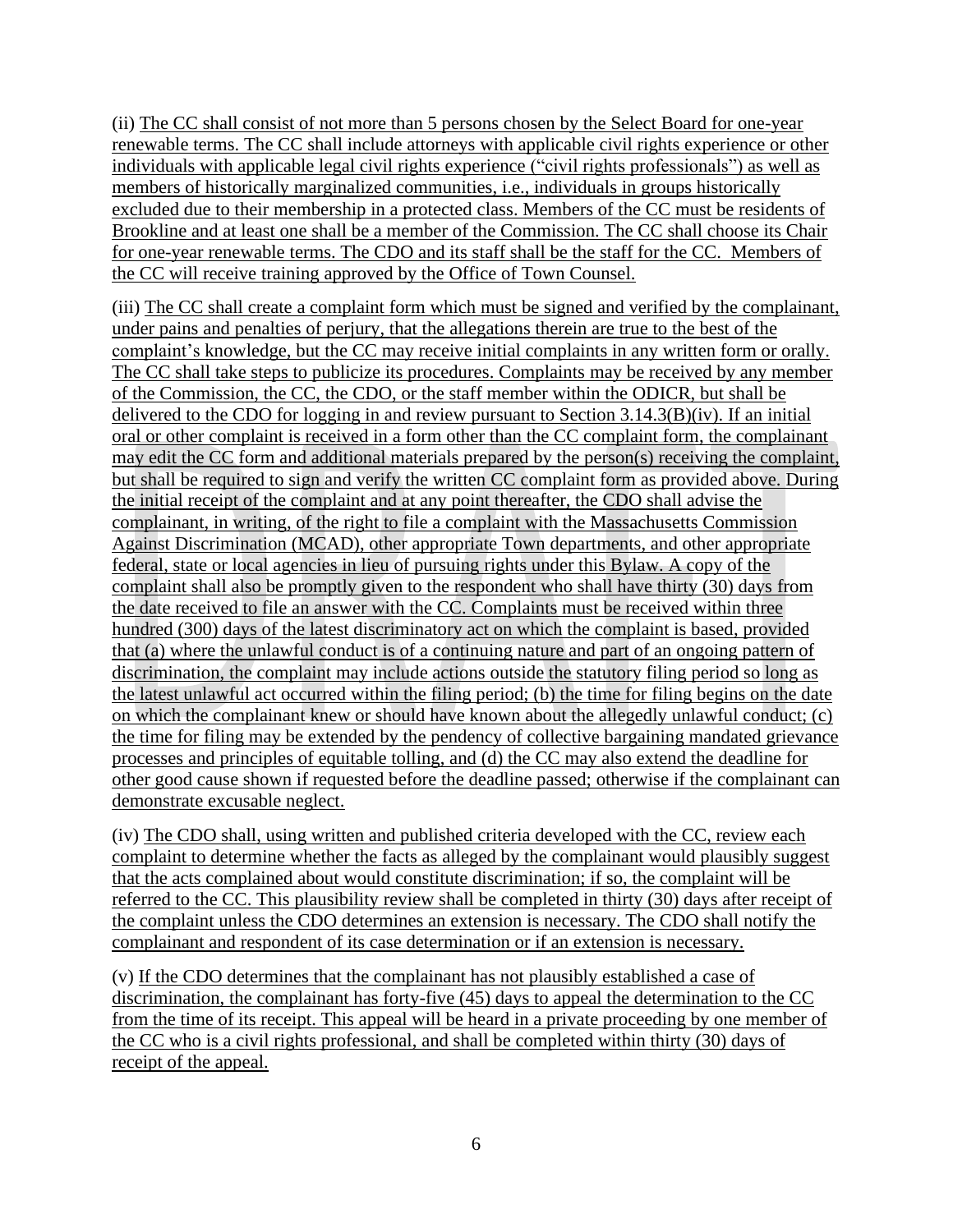(vi) At any point, including prior to or after the filing of a complaint, the parties may agree to submit the matters in dispute to alternative dispute resolution, including but not limited to mediation, arbitration, and restorative justice. The alternative dispute resolution may be conducted informally by the CDO or its designee, or formally by an impartial arbitrator agreed to by the parties or appointed by the American Arbitration Association subject to their rules and procedures, and in the absence of agreement by the parties the CDO or its designee will designate which particular rule set shall apply. The results of the alternative dispute resolution shall be considered a binding agreement enforceable in a court proceeding, as may be permitted by law.

(vii) If the CDO's initial review or the complainant's appeal to the CC results in a determination that the case plausibly falls within the jurisdiction of the CC, the CDO or its designee and one member of the CC who was not previously involved in the proceedings shall conduct a private investigation of the complaint. The CC shall adopt and publish rules of procedure for its private investigations. The investigation may typically involve interviews of the parties and witnesses, review of pertinent documents and videos, and review of other relevant sources. The results of the investigation shall be reported to the parties, including notice of their right to appeal, and to the full CC. The complainant and respondent may elect to submit written documentation to also be submitted with the report to the CC. If the investigation concludes that no violation of this Bylaw has occurred, the CC shall dismiss the complaint, with notice to the complainant of their appeal rights. If the investigation concludes that the respondent has violated this Bylaw and no appeal is filed, the CC shall seek relief as set forth in Section 3.14.3(B)(x).

(viii) The complainant or respondent may appeal the results of the investigation within forty-five (45) days of receiving the investigation report. If appealed by either party, there will be an appeal hearing before a panel of three (3) members of the CC chosen by its Chair, including at least one and if practicable two civil rights professionals, other than the CC member or members involved in prior stages of the procedure, and the hearing shall be held within thirty (30) days of the appeal filing date, or as soon thereafter as practicable after completion of any discovery and process as set forth in Section  $3.14.3(B)(ix)$ . Based upon all of the evidence and information presented on appeal, the panel shall affirm or overturn the results of the investigation and report its decision to the parties and the full CC. If the panel reports to the CC that no violation of this Bylaw has occurred, the CC shall dismiss the complaint. If the panel reports to the CC that the respondent has violated this Bylaw, the CC shall seek relief as set forth in Section 3.14.3(B)(x). The CC shall adopt and publish rules of procedure for its appeal hearings.

(ix) The CC shall have the power to subpoena witnesses, compel their attendance, administer oaths, serve written interrogatories, take testimony of any person under oath, and require the production of any evidence and/or answers relating to any matter in question or under investigation before it, provided that such process shall be utilized at the reasonable request of either complainant or respondent. Witnesses shall be summoned in the same manner and be paid the same fees as witnesses in civil cases before the courts. Town departments and agencies shall cooperate as described in Section 3.14.5.

(x) If, upon all the evidence, the CC shall find that a respondent has engaged in any violation of this Bylaw, the CC shall seek relief within thirty (30) days of the panel's report, through one or more of the following actions: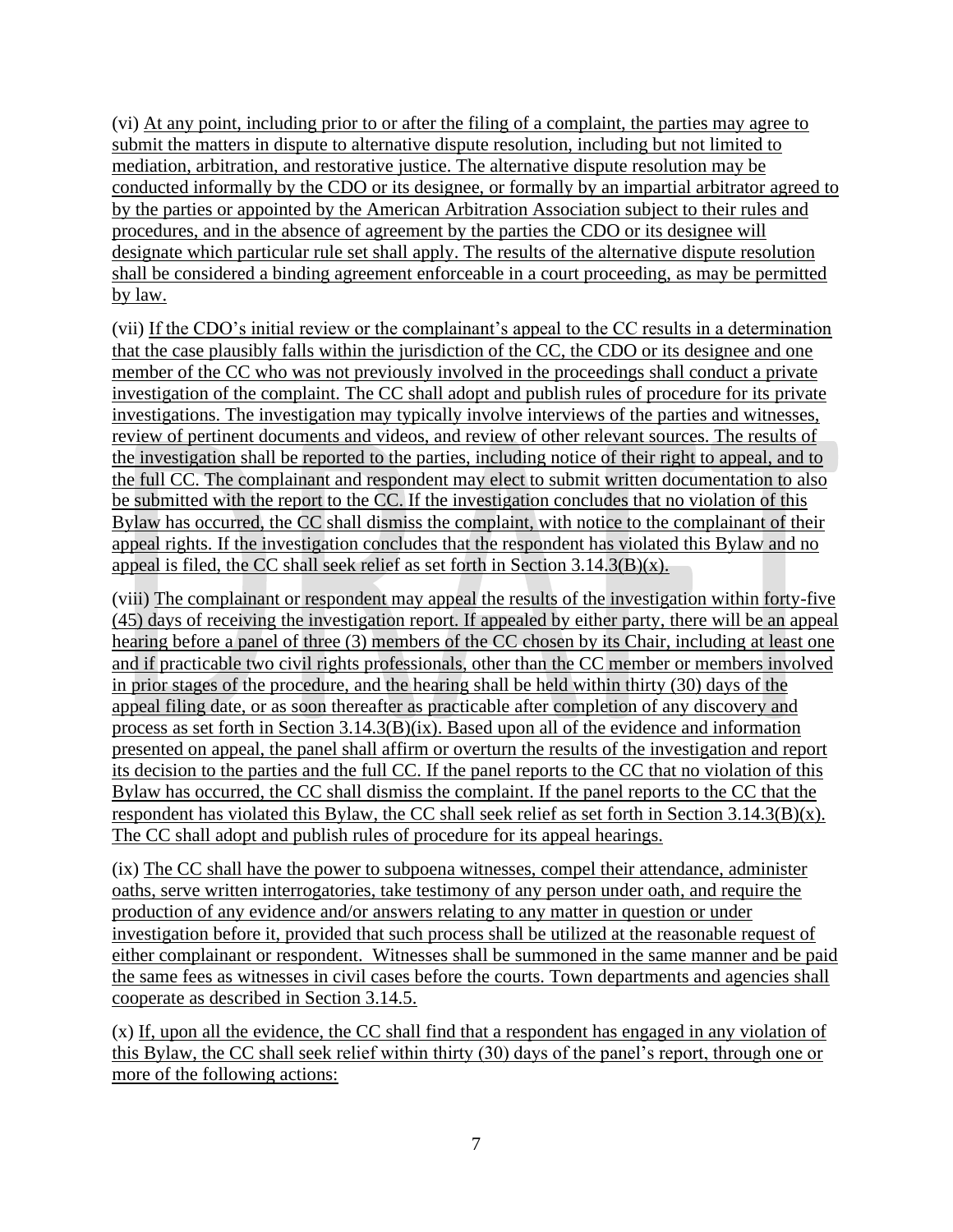(a) If the respondent is an employee, agent or official of the Town or the Town itself, the CC shall provide written findings of fact and recommendations to the Select Board, provided that such findings and recommendations arising from complaints against faculty or staff of the School Department shall also be provided to the Superintendent of Schools and the School Committee.

(b) If the respondent is a person or organization not described in subparagraph (a) above the CC may (through the Chief Diversity Officer) issue a notice of violation to the respondent and provide written findings of fact and recommendations to the Select Board and, in the case of a student in the Brookline Public Schools, to the Superintendent of Schools and the School Committee.

(xi) A person may not retaliate against another person who, in good faith, filed a complaint, testified, participated, or assisted in any way in a proceeding under this bylaw, nor may they retaliate against any associates of said person. A person may not intimidate a witness, complainant, or respondent in a proceeding before the Commission. The CC may (through the Chief Diversity Officer) levy a civil fine of three hundred dollars (\$300) or other such sum as allowed by law for each violation of this Section 3.14.3(B)(xi). Each day or separate violation of this Subsection shall constitute a separate offense. Any such penalty or penalties shall be enforced through non-criminal disposition as set forth in G.L. c. 40, §21D. Administrative or judicial claims for sanctions, compensation or equitable or other relief shall not constitute a violation of this Section 3.14.3(B)(xi).

(xii) The CDICR shall work with the CDO to facilitate changes, including taking appropriate corrective actions, that will reduce or eliminate violations of this by-law and the civil or human rights of persons or organizations who come into contact with the Town as reflected in the complaints or pattern of complaints filed with the CC.

(xiii) The CDO shall develop a log for complaints filed with the CC and render to the Select Board a written report of the activities and recommendations of its office and the Committee under this Bylaw quarterly. This report shall be made available to the public as may be consistent with the Massachusetts public records law.

(C) To carry out the foregoing responsibilities, the Commission is also authorized to work with community organizations, government and nonprofit agencies, educational institutions, persons with relevant expertise, and others to:

(i) Develop educational programs and campaigns to increase awareness of human and civil rights, advance diversity and inclusion, eliminate discrimination, and ensure that the human and civil rights of all persons are protected and assist in the development of educational programs to further community relations and understanding among all people, including employees of all departments and agencies within the Town;

(i) Conduct or receive research in the field of employment discrimination, human rights, and human relations and issue reports and publications on its findings or, where appropriate, submit local or state-wide proposed legislation, after approval by the Select Board and review by Town Counsel, to further human and civil rights of all persons who come in contact with the Town, provided that the Commission shall evaluate all such research conducted or received for its relevance and validity and for its openness to diverse viewpoints and perspectives;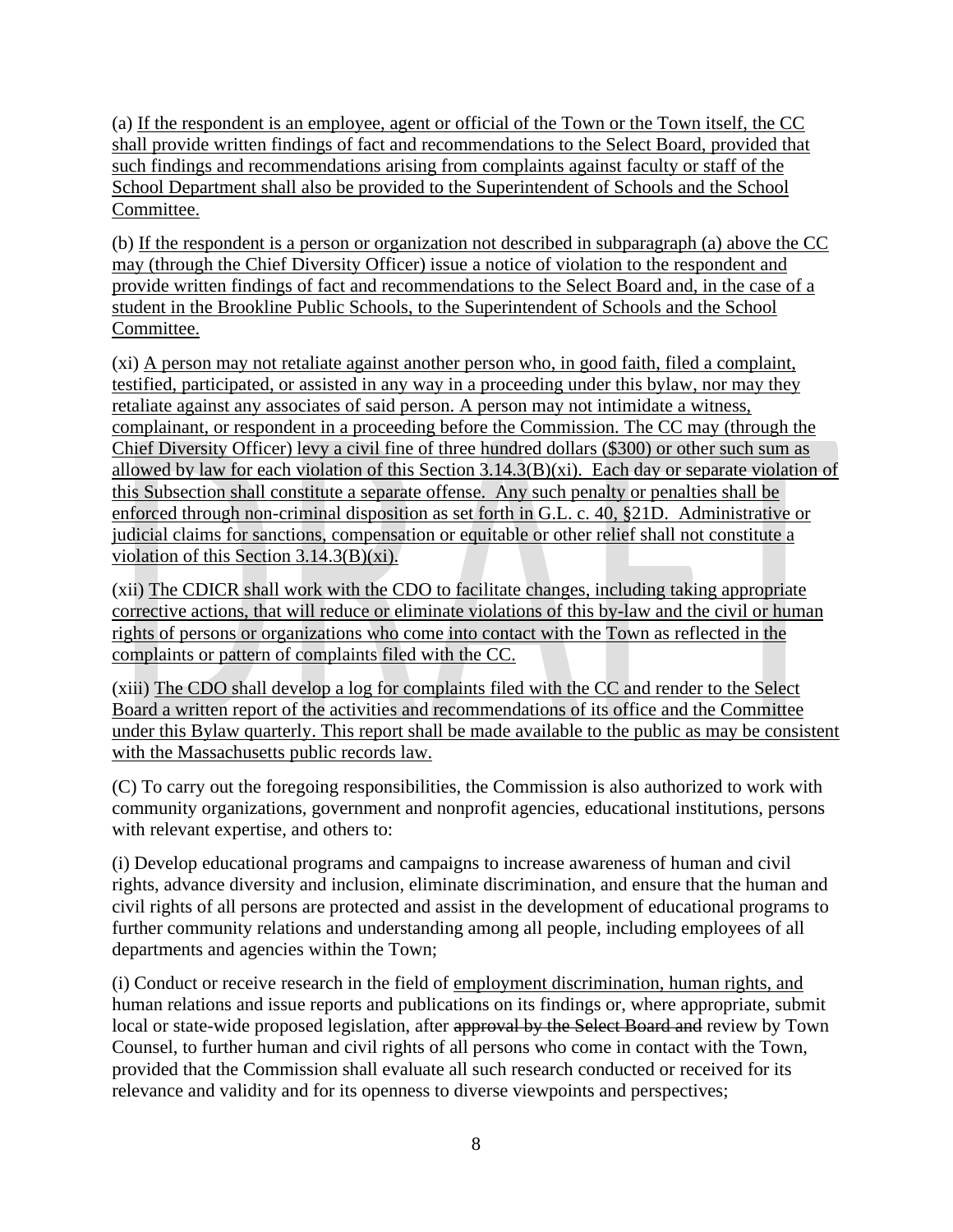(i) Receive and review information on trends and developments in youth research, services, and programs, both generally and as they relate to youth who are members of a Brookline Protected Class, and consider the applicability of such research, services, or programs to Brookline, provided that the Commission shall evaluate all such research conducted or received for its relevance and validity and for its openness to diverse viewpoints and perspectives;

(ii) Do anything else deemed appropriate in the furtherance of its general duties and that are not inconsistent with its Mission, the State Constitution and laws, or the Town Bylaws.

(C) At least every two years, the Commission shall prepare written organizational goals for the Commission ("Commission's Goals") that are (i) specific, (ii) measurable, (iii) attainable with the resources and personnel of the Commission, (iv) relevant to the mission of the Commission, (v) designated as either short term or long term, and (vi) capable of being evaluated on a continuing basis and at the next goal setting point. The Commission's Goals shall be submitted to the Select Board at a public meeting and posted on the Town's website. The Commission shall receive and consider the comments of the Select Board at the public meeting and shall also receive and consider written comments from the community on the Commission's Goals.

## **SECTION 3.14.4 RULES AND REGULATIONS**

In order to carry out the purposes and provisions of this By-law, the Commission, with the approval of the Select Board, after review by the Town Counsel, shall adopt procedural rules and regulations as necessary to guide it in carrying out its responsibilities. Such rules and regulations shall require that actions by the Commission be taken by a quorum or larger vote of the Commissioners, shall include procedural rules and regulations for receiving and processing complaints under Section 3.14.3(B), and shall include procedures for holding regular public meetings, including at least one public hearing annually to apprise the public on the status of civil rights, diversity, inclusion and community relations in the Town and to hear the concerns of the public on those issues. The Commission may also establish procedures and rules and regulations to carry out its responsibilities with respect to applicable civil rights laws and Fair Housing (see Town Fair Housing By-law, Section 5.5), with the approval of the Select Board, after review by Town Counsel. Such rules and regulations may further provide for the governance of the Commission with respect to matters such as the appointments of committees as necessary to deal with specific community issues or concerns.

## **SECTION 3.14.5 INFORMATION, COOPERATION, AND DIALOGUE**

The Commission shall notify the Town Administrator of all complaints it records. In the event that such complaints fall within the purview of the Superintendent of Schools, the Superintendent shall also be notified. All such notifications shall respect the right to privacy of individuals, discussing the complaints and problems presented only in general terms, or in specific terms only with the consent of all parties. All departments and agencies in of the Town shall cooperate fully with the Commission's reasonable requests for information concerning such complaints and when appropriate engage with the Commission in a dialogue on them respond to questions and provide information and feedback. All such requests and dialogue shall respect and protect, to the fullest extent possible, the privacy of all involved and shall comply with all local, state and federal laws.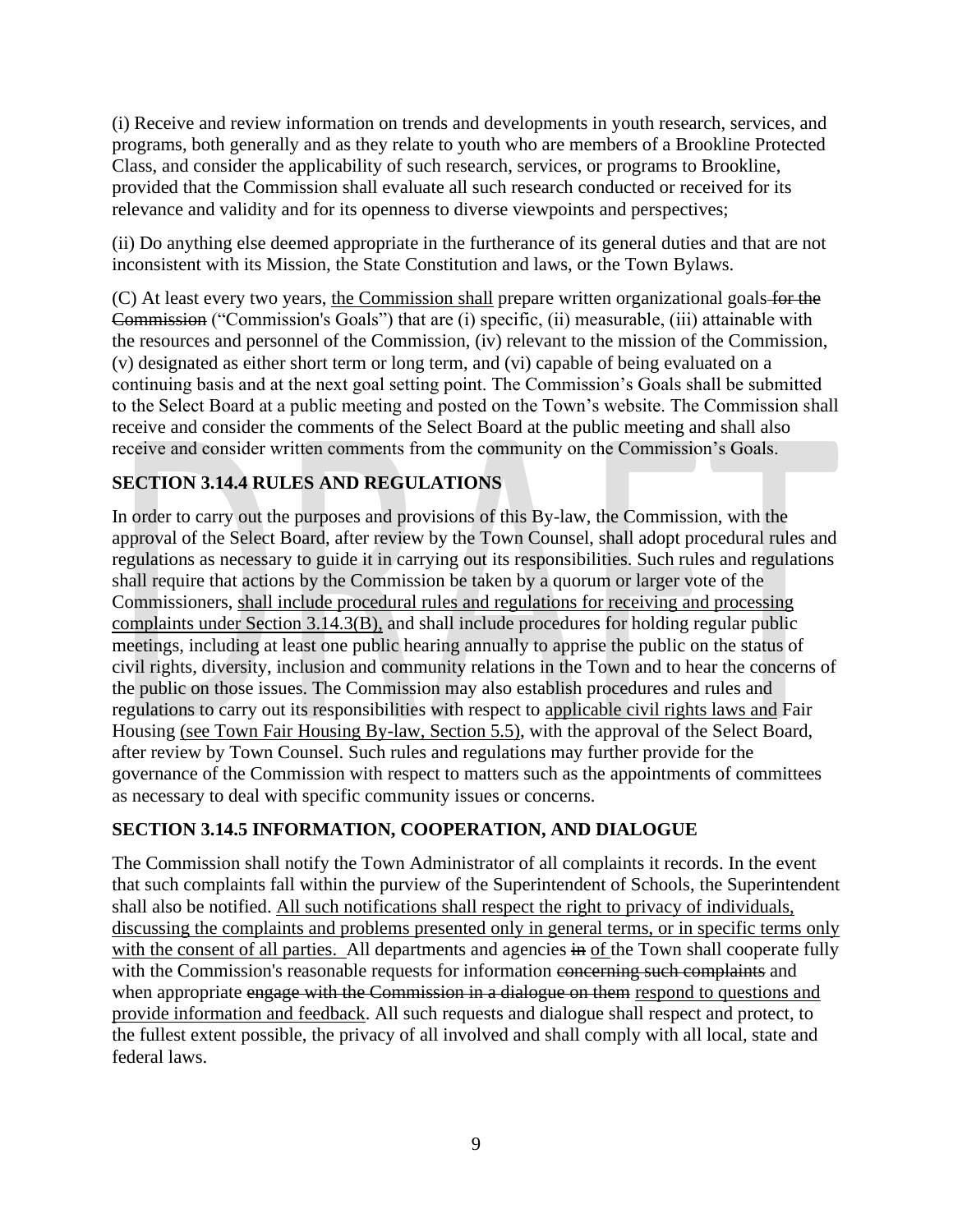The Director of Human Resources shall annually present a report to the Commission concerning the Town's statistics on employment diversity in Town departments and staff, as well as the efforts of the Town to increase the employment diversity of Town departments and staff. The School Superintendent and the Library Director, or their designees, shall annually provide a report to the Commission on their statistics on employment diversity, including but not limited to the most recently completed EEO-5 form. The Police Chief shall annually present a report to the Commission on other police matters that touch on the Commission's mission. The Commission may respond to such reports through dialogue and/or written reports; and all Town departments, including the Brookline Public Schools, are encouraged to cooperate with the Commission's reasonable requests for information. as it reasonably requests.

## **SECTION 3.14.6 REPORT**

With the assistance of the Director, the Commission shall submit an annual report to the Select Board, the School Committee, and the Board of Library Trustees detailing its activities and the results thereof. This report shall include (i) a review of the implementation of the diversity and inclusion policy by the Town, (ii) the Commission's Goals and a report on the extent to which the goals have been achieved to that point, (iii) a review of reports received by the Commission from the Director of Human Resources, the School Superintendent, the Library Director, and other Town departments or agencies, (iv) a narrative discussion of any impediments to the implementation and achievement of the Commission's Goals and its diversity and inclusion policy, and (v) recommendations of ways that such impediments could be removed. A synopsis of such report shall be published as part of the Annual Report of the Town.

# **SECTION 3.14.7 FIVE YEAR REVIEW**

Beginning no later than July 1, 2019 and at least every five (5) years thereafter, the Commission shall review this By-law and any other related Town by-laws, in consultation with other pertinent departments, and propose changes if necessary, by preparation of appropriate Warrant Articles for consideration by Town Meeting.

#### **SECTION 3.14.8 EFFECTIVE DATE OF DECEMBER 12, 2019 SPRING 2022 ANNUAL TOWN MEETING AMENDMENTS**

The amendments, as indicated in strikethrough, bold and underlined, adopted on December 12, 2019 at the Spring 2022 Annual Town Meeting, become effective July 1, 2021 upon the completion of the required training and adoption of regulations and rules of procedure as provided herein.

## **SECTION 3.14.8 SEVERABILITY**

The provisions of this By-law shall be deemed to be severable. Should any of its provisions be held to be invalid or unconstitutional, the remainder shall continue to be in full force and effect.

## **SECTION 3.14.9 RESOLUTION OF CONFLICTING PROVISIONS**

In case of any conflict between this By-law and other By-laws, the Provision(s) last adopted by Town Meeting shall prevail.

## **SECTION 3.14.10 APPLICATION OF THIS BY-LAW**